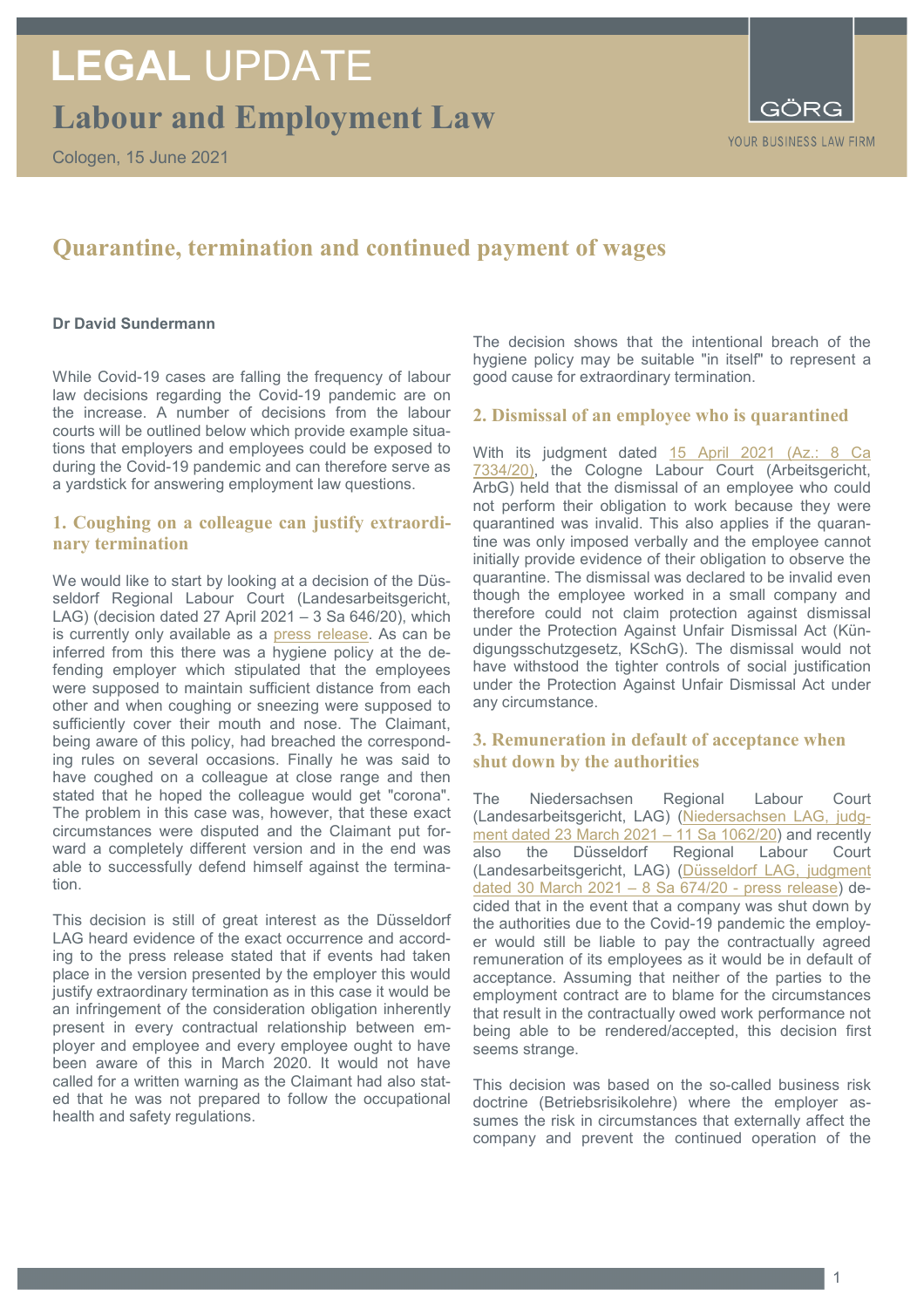# **LEGAL** UPDATE

GÖRG YOUR BUSINESS LAW FIRM

company so that the employer cannot accept the work performance. Both LAGs classified the fact that the company was shut down by the authorities due to the Covid-19 pandemic as a case of business risk. A decision on the issue has not yet been made at the highest level of the judicature by the Federal Employment Court itself (Bundesarbeitsgericht, BAG). The tendency of the case law at lower-court level is so far quite clear however. It remains to be seen whether other LAGs follow this decision and/or whether the BAG decides otherwise in the end.

## **4. No continued payment of wages for employees when ordered to quarantine by the authorities?**

The decision of the Münster Regional Labour Court (Landesarbeitsgericht, LAG) dated 15 April 2021 (8 O [345/20\)](https://www.justiz.nrw.de/nrwe/lgs/muenster/lg_muenster/j2021/8_O_345_20_Urteil_20210415.html) that has also been discussed in the press is interesting in connection with the above decision. The court ordered the state of North Rhine-Westphalia to reimburse the wages that the football club SC Paderborn had paid to a player who was ordered to quarantine by the authorities (isolation). This decision is interesting from an employment law perspective as the condition for reimbursement in accordance with the North Rhine-Westphalian Prevention of Infection Law (Infektionsschutzgesetz NRW) is the employee's loss of earnings.

The Münster LAG had initially described in great detail why the obligation to continue to pay wages had lapsed based on the "no-work-no-pay" principle. Deviating from the company shutdown situation described above in section 3, the LAG then stated that the provisions regarding default of acceptance necessitating the continued payment of wages did also not apply as the condition for that

was that the employee was prepared to perform their contractually owed work and was able to do so. This was not precisely the case here due to the isolation order issued to the employee by the authorities. The Münster LAG also dismissed the notion that the entitlement to wages continued to apply on the basis of Section 616 German Civil Code (Bürgerliches Gesetzbuch, BGB). In accordance with Section 616 BGB, the employee is not deprived of their claim to remuneration if prevented from performing their work for a relatively trivial period of time for personal reasons. A "relatively trivial period of time" is only present in accordance with the Münster LAG's judgment if the absence only lasts a few days, which is no longer the case in the event of a two week isolation period.

The decision of the Münster LAG is very persuasive. The clear statements on the relation of Section 616 BGB to the reimbursement entitlement under the Prevention of Infection Law are welcome. The statements as to why the regulations regarding default of acceptance do not apply in the event of quarantine ordered by the authorities are also welcome. Despite everything this decision cannot be seen as a free pass to deduct wages in the event of quarantine ordered by the authorities or for claims in accordance with the Prevention of Infection Law. One reason for this is that the matter has also not yet been clarified at the highest level of the judicature. Another reason is the fact that the LAG expressly addressed the question of whether the player may or may not have been able to perform his work from quarantine. It is precisely this question which is likely to need to be considered on a case by case basis, especially with a view to the recently introduced obligation to offer the ability to work from home.